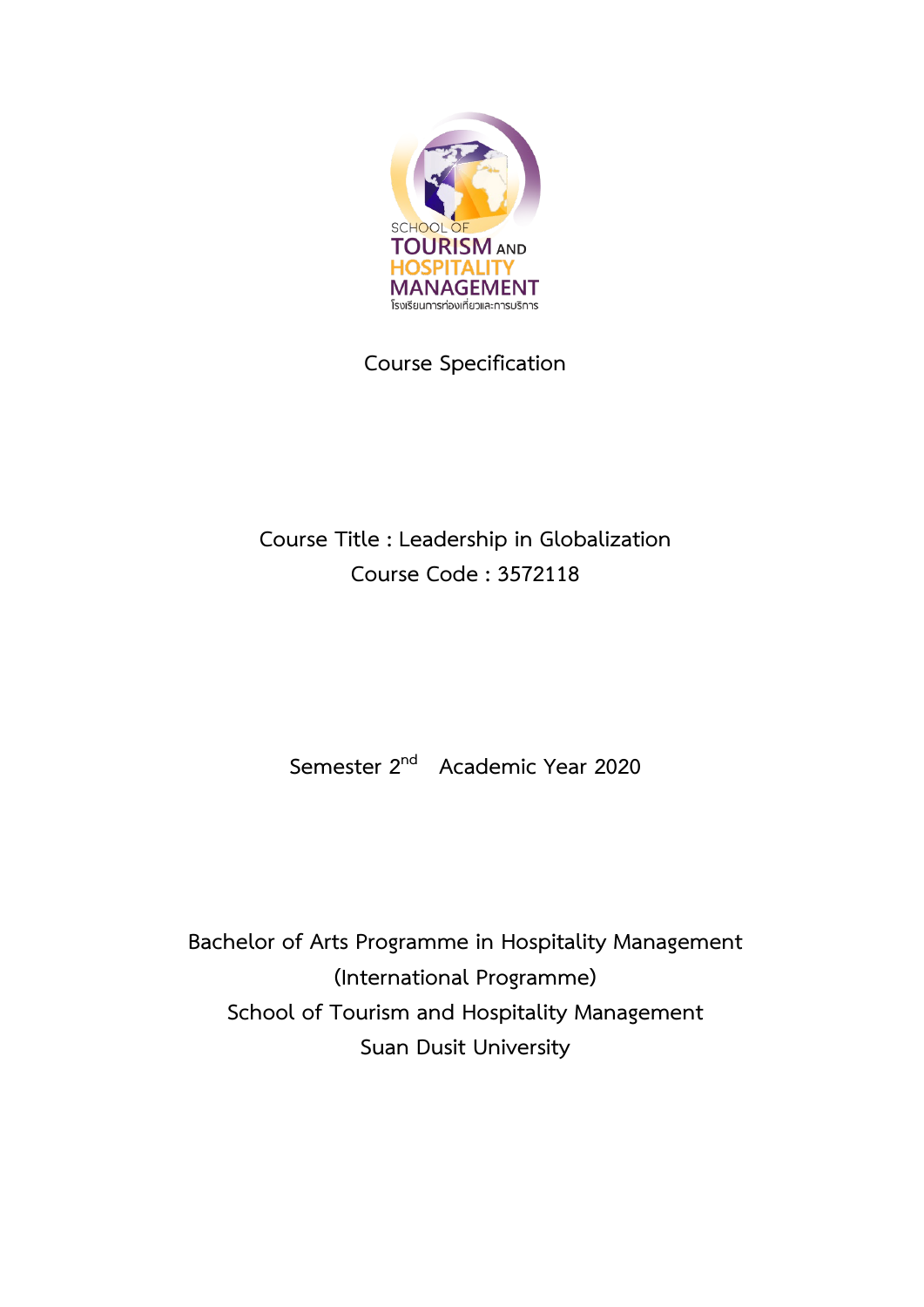# **Content**

# Page

| Section 1 | General information                             |    |
|-----------|-------------------------------------------------|----|
| Section 2 | Aims and Objectives                             | 4  |
| Section 3 | Course Description and Implementation           | 4  |
| Section 4 | Development of Students' Learning Outcomes      | 5  |
| Section 5 | Teaching and Evaluation Plans                   |    |
| Section 6 | Teaching Materials and Resources                | 14 |
| Section 7 | Evaluation and Improvement of Course Management | 15 |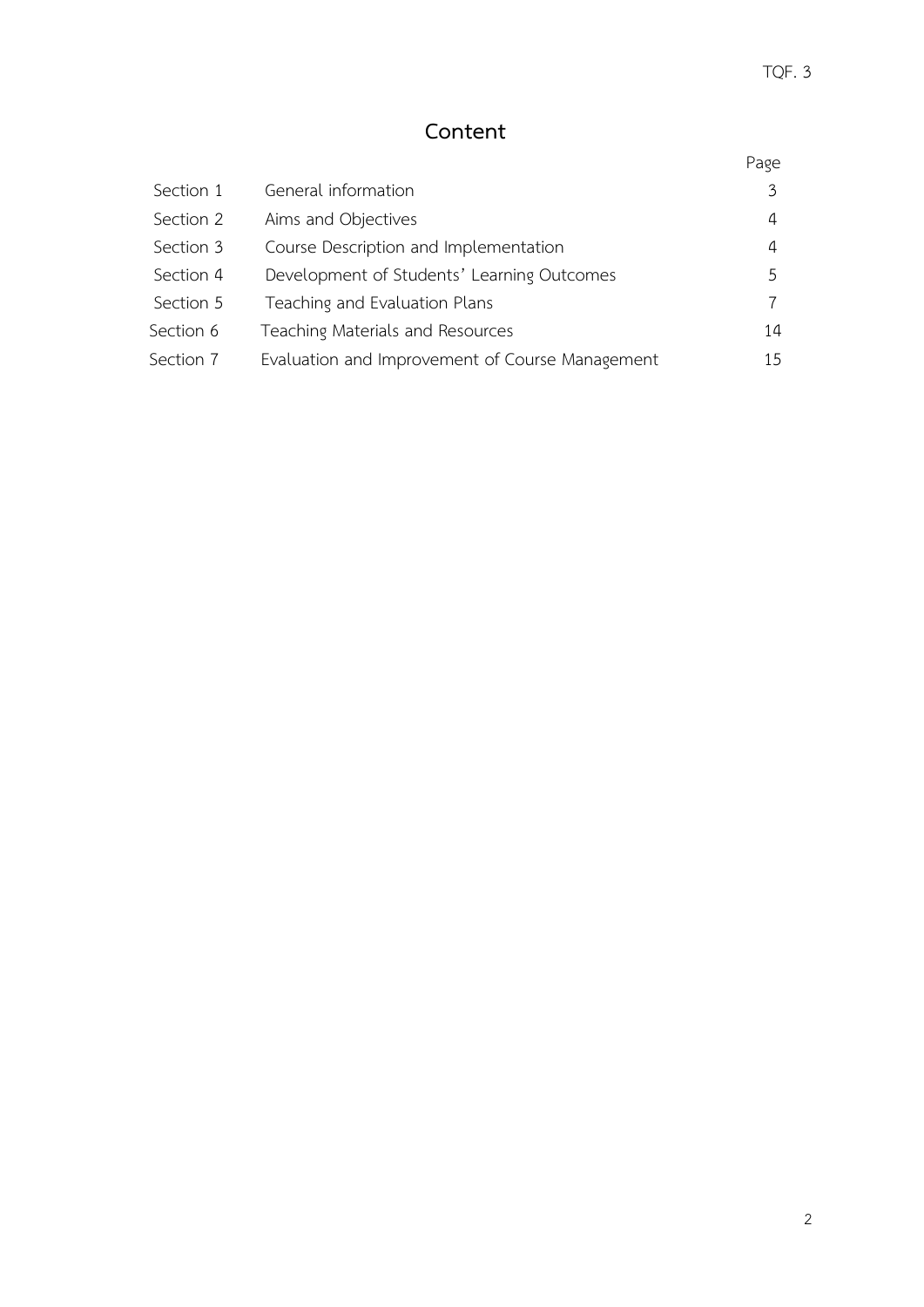# **Course Specification**

**Name of institution** Suan Dusit University **Campus / faculty / department** School of Tourism and Hospitality Management

## **Section1 General Information**

## **1. Course code and course title**

3572118 Leadership in Globalization

## **2. Number of credits**

3 (3-0-6)

#### **3. Curriculum and type of subject**

3.1 Bachelor of Arts Programme in Hospitality Management

3.2 Type of Subject Core course

#### **4. Responsible faculty members**

**4.1 course coordinator** : Lecturer Chanapa Nicrothanont

 **4.2 Instructors** : Lecturer Chanapa Nicrothanont **Section** : A1

#### **5. Semester / year of study**

Semester 2 academic year 2020 / Academic Year 2

#### **6. Pre-requisite (if any)**

None

#### **7. Co-requisites (if any)**

None

#### **8. Venue of study**

Suan Dusit University

#### **9. Date of latest revision**

Nov 17, 2020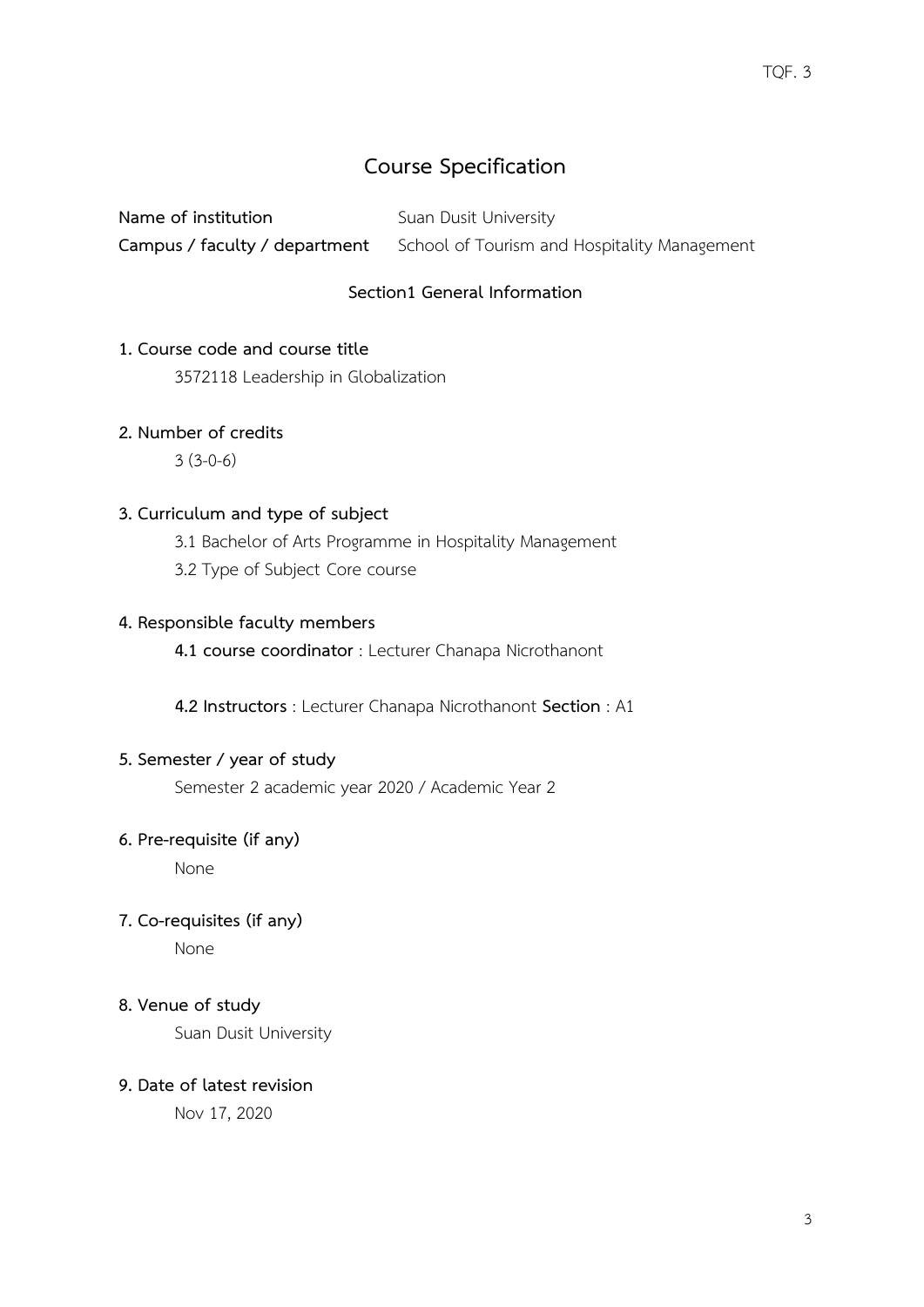## **Section 2 Aims and Objectives**

#### **1. Aims of the Course**

#### **1.1 Cognitive Theory (Knowledge from learning)**

 Students will gain knowledge and understand the concept, theory, leadership and leadership elements about roles, job responsibilities, visions, goals, and objective creation.

## **1.2 Skills (Abilities and skills acquired from learning)**

 1. Students can analyze and able to apply the stated concept to improve their self-development continuously, such as working as teamwork, communication, decision making and creativity development.

 2. Students can analyze and synthesize the case study of organizational leadership and present by their own critical thinking's.

 3. Students can purpose the desired characteristics or the performance of the organization leadership in the globalization era.

#### **1.3 Moral (Attitudes, Moral and Ethical derived from learning)**

 Students understand and present their demonstrate leadership to apply on the various situations.

#### **2. Objectives of Course Development/Modification**

An educational management and learning management for people in this modern time are needed to be consisted with the content as many factors have changed the social and economic conditions as well as the living in the society also. Thus, it is necessary to create the social awareness to realize the important factor when creating the social leadership with responsibilities cognition as a whole.

## **Section 3: Course Description and Implementation**

#### **1. Course Description**

Basic theories principles, components, roles and significant functions of leadership including vision, goals and objectives building for the leader, the role of decision making, coordination inside and outside organization, and the development of leaders' creativity in globalization

| Lecture<br>(Hour)            | Additional<br>class (Hour) | Laboratory/field<br>trip/internship<br>(Hour) | Self-study<br>(Hour)                       |
|------------------------------|----------------------------|-----------------------------------------------|--------------------------------------------|
| 45 Hour                      | None                       | <b>None</b>                                   | 90 hour                                    |
| $(3$ hour $\times$ 15 weeks) |                            |                                               | $(6 \text{ hour} \times 15 \text{ weeks})$ |

#### **2. Number of Hours per Semester**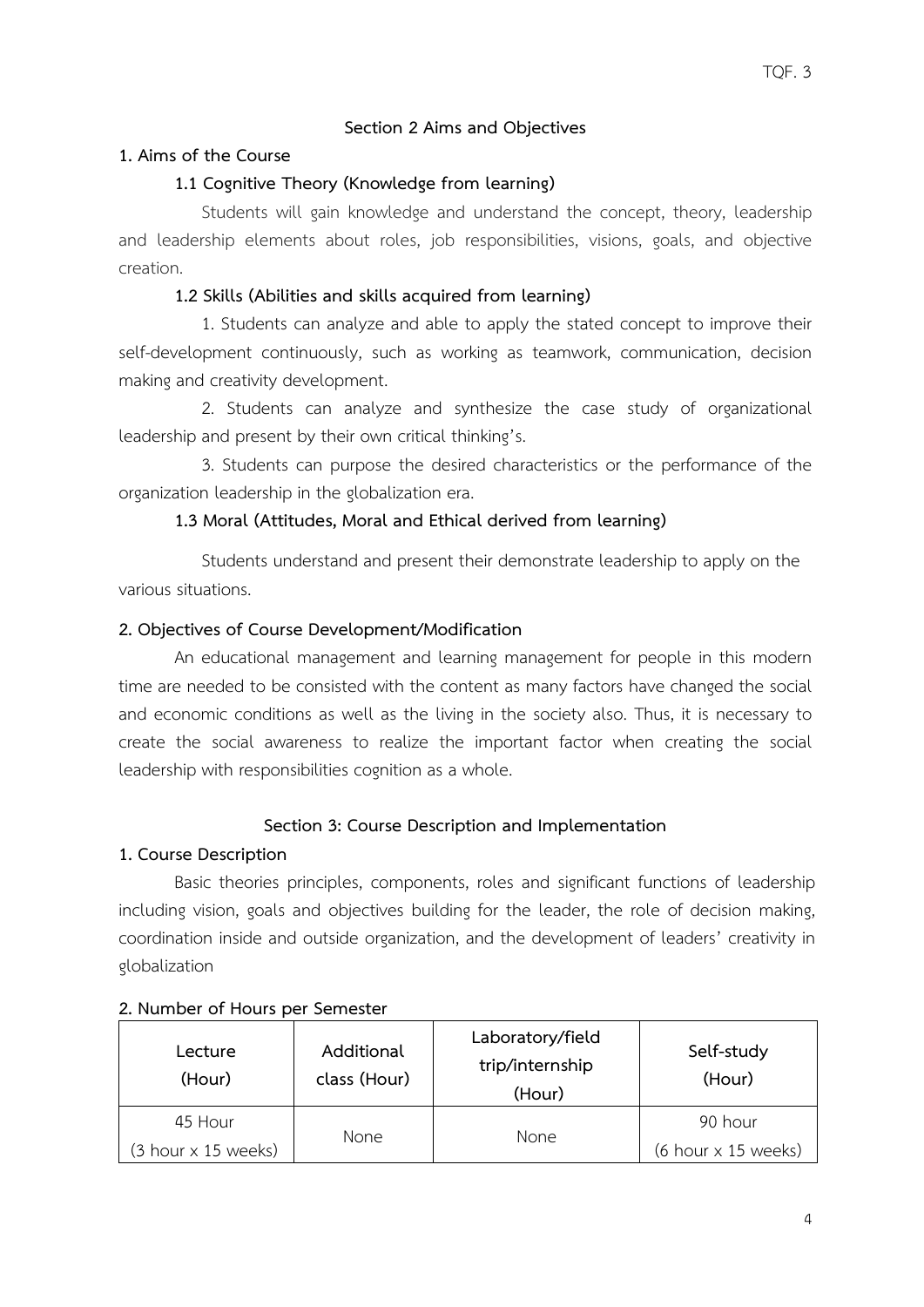## **3. Number of hours that the lecturer provides individual counseling and guidance**

The faculty member provides academic advice and guidance to students (individual/group) 3 hours/week. Time and date will be informed at the first section.

## **Section 4 Development of Students' Learning Outcomes**

## **1. Morality and Ethics**

## **1.1 Expected outcome on morality and ethics**

- $\bigcup$  (1) To realize good values, moral conscience and ethics, to be able to deal with the conflicts relating to profession etiquette.
- **(2) To be self and social responsible with good attitude and behaviour.**
- $\bigcirc$  (3) To responsible of duties, good membership and develop leadership skills and act as a role model to others.
- $\bigcirc$  (4) To be disciplined and follow the organisational and social rules and regulations.

## **1.2 Teaching methods**

Apply basic theories principles, components, roles and significant functions of leadership during class discussion. Given individual and group assignments for honest, responsibility for assigned tasks. As well as, ppunctuality in delivery and attendance.

## **1.3 Evaluation methods**

Observation and deliberation are complying during class discussion. Punctuality in delivery and attendance.

#### **2. Knowledge development**

#### **2.1 Expected outcome on Knowledge and skills development**

 **(1) To understand the important principles and theories of hospitality organisational behavioral and interpersonal skills, international marketing, tourist behaviour and related skills systematically and globally.**

 $O(2)$  To be able to integrate knowledge of hospitality with other related fields.

 $O$ (3) To understand research designs and methodology in order to solve organization problems and to develop organization knowledge management.

#### **2.2 Teaching methods**

(1) Teaching by lecture and use of teaching materials such as textbooks, PowerPoint, etc.

(2) Discussion of key issues related to the subject matter;

(3) Assigning to students, both individual and group work.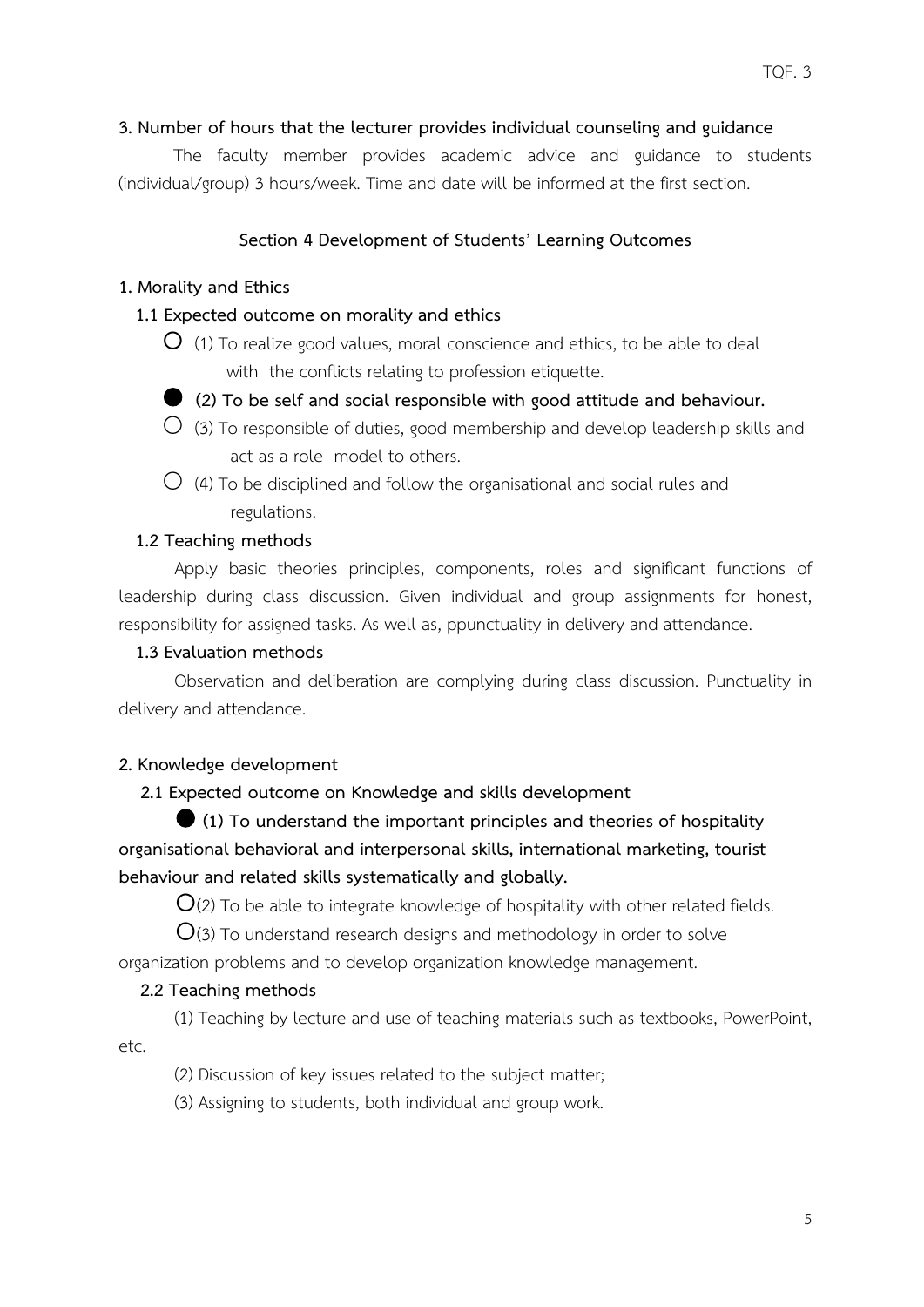#### **2.3 Evaluation methods**

- (1) Analyze of individual performance / assigned tasks.
- (2) Mid-term and Final exam test

## **3. Intellectual Knowledge Innovation**

## **3.1 Expected outcome on Intellectual Knowledge Innovation**

 $\mathbf{O}$  (1) To be able to evaluate and analyse data, and able to think critically and systematically in order to find cause, effect, and resolution of the problems in depth.

## **(2) To be able to apply methodologies, synthesis, evaluation both practically and theoretically in actual operations.**

 $\overline{O}$  (3) To be able to suitably apply knowledge and innovation in business term and able to adapt innovation technology to the profession and related fields.

#### **3.2 Teaching methods**

(1) Case study analysis

(2) Delegate tasks related to the use of acquired knowledge to solve problems of leadership.

## **3.3 Evaluation methods**

(1) Analysis of case study and assignments

(2) Final examination by focusing on the exam with the analysis and application of the knowledge and the content of the lessons learned.

#### **4. Interpersonal Skills and Responsibility**

#### **4.1 Expected outcome on Interpersonal Skills and Responsibility**

 $\overline{O}$  (1) To be able to work with others and solve the problems both as a good leader and a good team member.

 **(2) To be able to develop self – improvement continuously on professional learning improvement based on international criterion.**

#### **4.2 Teaching methods**

Assigned to work together as a group. The emphasis is on the knowledge learned in the subject and the application of knowledge. As well as, the discussion and presentation of group work are applied.

#### **4.3 Evaluation methods**

Assess the behavior in the classroom. Group activities in discussions and presentations are applied.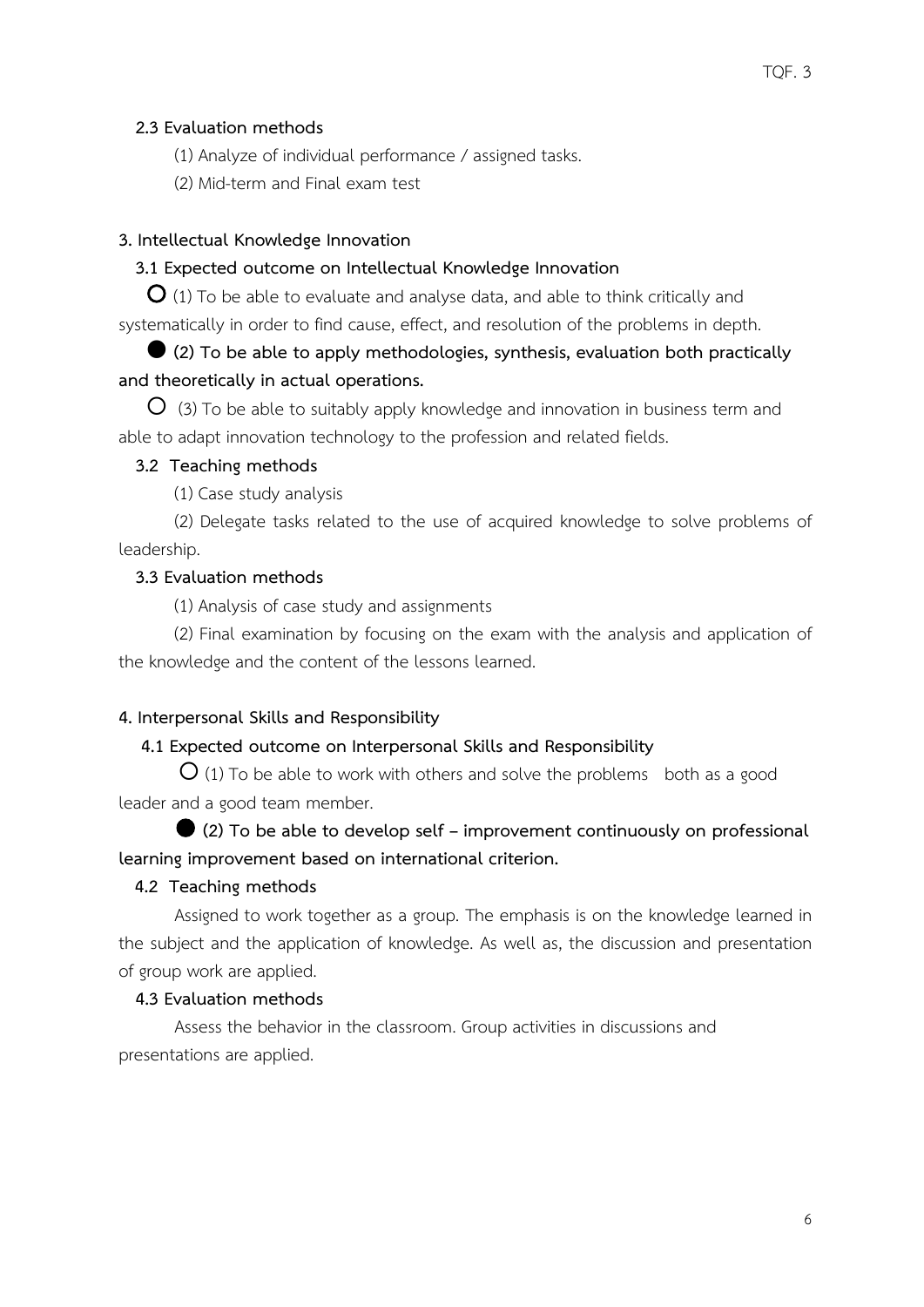## **5. Numerical Analysis and Information Technology Skills**

## **5.1 Expected outcome on Numerical Analysis and Information Technology Skills**

 $\bigcirc$  (1) To be able to apply foreign languages effectively when communicate both academically and professionally.

 $\overline{O}$  (2) To be able to communicate effectively with foreigners from different culture in different situation.

## **(3) To be able to use information technology suitably in different**

## **operations.**

 $\overline{O}$  (4) To be able to analyse and interpret data, facts, figures, statistics and/or numerical related tasks efficiently.

## **5.2 Teaching methods**

(1) Assign students to self-study from E-Learning websites and giving class activities by using the knowledge gained from the study in the subject matter.

(2) Required students to perform their work by using the appropriate format and technology.

## **5.3 Evaluation methods**

Evaluate the assignment and presentation in the class are required.

## **Section 5 Teaching and Evaluation Plans**

## **1. Teaching plan**

|              |                             |              | Teaching & Learning          |              |
|--------------|-----------------------------|--------------|------------------------------|--------------|
| Week         | <b>Topic</b>                | Hour         | Activities, Instructional    | Instructor   |
|              |                             |              | Media (if any)               |              |
| $\mathbf{1}$ | Course introduction and     | $\mathbf{3}$ | Teaching & Learning          | Lecturer     |
|              | Overview                    |              | Activities                   | Chanapa      |
|              | -Course syllabus overview   |              | 1. Introduction Purpose of   | Nicrothanont |
|              | -Course objective and       |              | Teaching and Evaluation      |              |
|              | evaluation                  |              | 2. Describe and discuss      |              |
|              | -Introduction to leadership |              | students' issues related to  |              |
|              | in globalization            |              | the subject                  |              |
|              | Learning Outcome            |              | 3. Assign students to create |              |
|              | Students are able to        |              | a Mind Map                   |              |
|              | understand and write Mind   |              | <b>Instructional Media</b>   |              |
|              | Map.                        |              | PowerPoint Presentation      |              |
|              |                             |              | from textbook and Course     |              |
|              |                             |              | outline                      |              |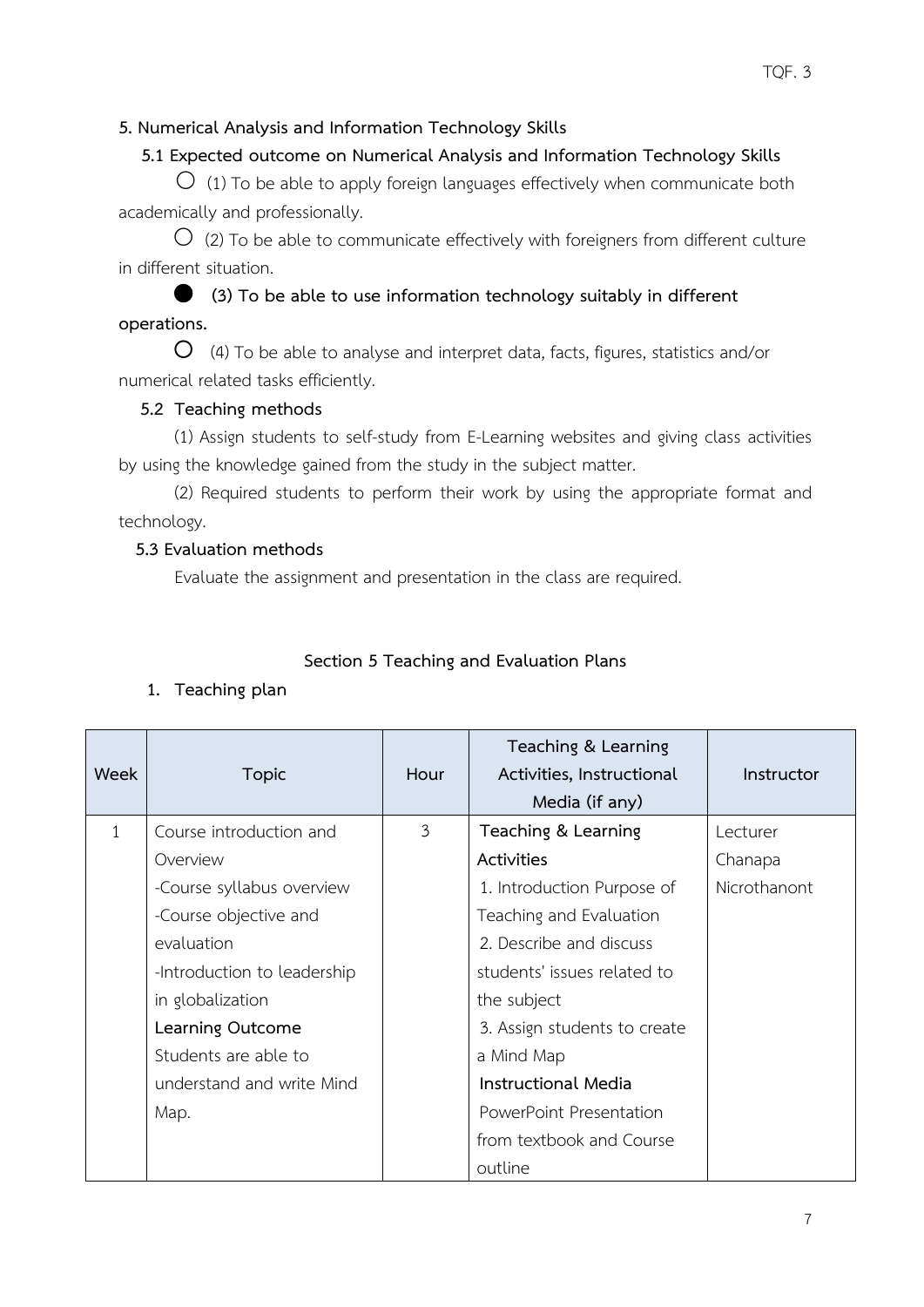|                |                           |                | Teaching & Learning            |              |
|----------------|---------------------------|----------------|--------------------------------|--------------|
| Week           | <b>Topic</b>              | Hour           | Activities, Instructional      | Instructor   |
|                |                           |                | Media (if any)                 |              |
| 2              | The nature and importance | $\mathfrak{Z}$ | Teaching & Learning            | Lecturer     |
|                | of leadership             |                | Activities                     | Chanapa      |
|                | Learning Outcome          |                | 1. Describe and discuss        | Nicrothanont |
|                | Students are able to      |                | students' issues related to    |              |
|                | understand the nature and |                | the subject.                   |              |
|                | importance of leadership  |                | 2. Pair and divide students    |              |
|                |                           |                | group for 3-5 students per     |              |
|                |                           |                | group                          |              |
|                |                           |                | 3. Instructor asks the         |              |
|                |                           |                | question to start the topic    |              |
|                |                           |                | discussion.                    |              |
|                |                           |                | <b>Instructional Media</b>     |              |
|                |                           |                | 1. Lecture with Power point    |              |
|                |                           |                | and handout                    |              |
|                |                           |                | 2. Class participation by the  |              |
|                |                           |                | student                        |              |
|                |                           |                | 3. Q&A                         |              |
|                |                           |                | 4. Summary                     |              |
| $\mathfrak{Z}$ | Leadership Theories       | 3              | Teaching & Learning            | Lecturer     |
|                | Learning Outcome          |                | Activities                     | Chanapa      |
|                | Students are able to      |                | 1. Describe and discuss        | Nicrothanont |
|                | understand leadership     |                | students' issues related to    |              |
|                | theories                  |                | the subject.                   |              |
|                |                           |                | 2. Assign students to practice |              |
|                |                           |                | analysis from case studies.    |              |
|                |                           |                | <b>Instructional Media</b>     |              |
|                |                           |                | 1. Lecture with Power point    |              |
|                |                           |                | and handout                    |              |
|                |                           |                | 2. Class participation by the  |              |
|                |                           |                | student                        |              |
|                |                           |                | 3. Q&A                         |              |
|                |                           |                | 4. Summary                     |              |
| $\overline{4}$ | Type of leadership        | $\mathfrak{Z}$ | Teaching & Learning            | Lecturer     |
|                | Learning Outcome          |                | Activities                     | Chanapa      |
|                | Students are able to      |                | 1. Describe and discuss        | Nicrothanont |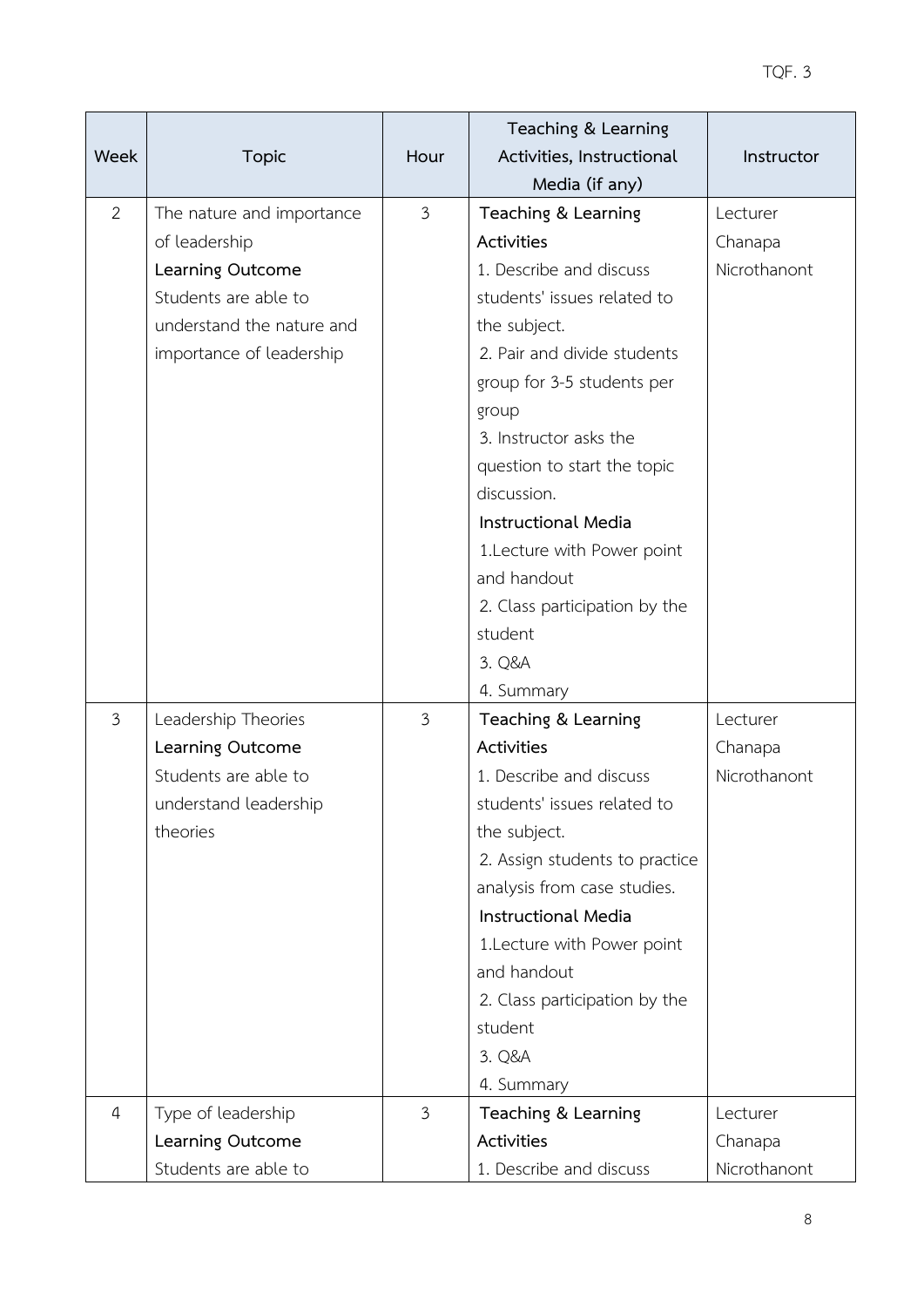|                |                              |                | Teaching & Learning            |              |
|----------------|------------------------------|----------------|--------------------------------|--------------|
| <b>Week</b>    | <b>Topic</b>                 | Hour           | Activities, Instructional      | Instructor   |
|                |                              |                | Media (if any)                 |              |
|                | understand type of           |                | students' issues related to    |              |
|                | leadership                   |                | the subject.                   |              |
|                |                              |                | 2. Assign students to practice |              |
|                |                              |                | analysis from case studies.    |              |
|                |                              |                | 3. Brainstorming Method        |              |
|                |                              |                | <b>Instructional Media</b>     |              |
|                |                              |                | 1. Lecture with Power point    |              |
|                |                              |                | and handout                    |              |
|                |                              |                | 2. Class participation by the  |              |
|                |                              |                | student                        |              |
|                |                              |                | 3. Q&A                         |              |
|                |                              |                | 4. Summary                     |              |
| $5 - 6$        | Leadership behavior,         | $\mathfrak{Z}$ | Teaching & Learning            | Lecturer     |
|                | attitudes and styles         |                | Activities                     | Chanapa      |
|                | Learning Outcome             |                | 1. Describe and discuss        | Nicrothanont |
|                | Students are able to         |                | students' issues related to    |              |
|                | understand leadership        |                | the subject.                   |              |
|                | behavior, attitudes and      |                | 2. Pair and divide students'   |              |
|                | styles                       |                | group for 3-5 students per     |              |
|                |                              |                | group                          |              |
|                |                              |                | 3. Give A4 paper to each       |              |
|                |                              |                | group for writing "Mind Map"   |              |
|                |                              |                | which related to the content   |              |
|                |                              |                | briefly.                       |              |
|                |                              |                | <b>Instructional Media</b>     |              |
|                |                              |                | 1. Lecture with Power point    |              |
|                |                              |                | and handout                    |              |
|                |                              |                | 2. Class participation by the  |              |
|                |                              |                | student                        |              |
|                |                              |                | 3. Q&A                         |              |
|                |                              |                | 4. Summary                     |              |
| $\overline{7}$ | Roles and function of        | 3              | Teaching & Learning            | Lecturer     |
|                | leadership                   |                | Activities                     | Chanapa      |
|                | Learning Outcome             |                | 1. Describe and discuss        | Nicrothanont |
|                | Students are able to explain |                | students' issues related to    |              |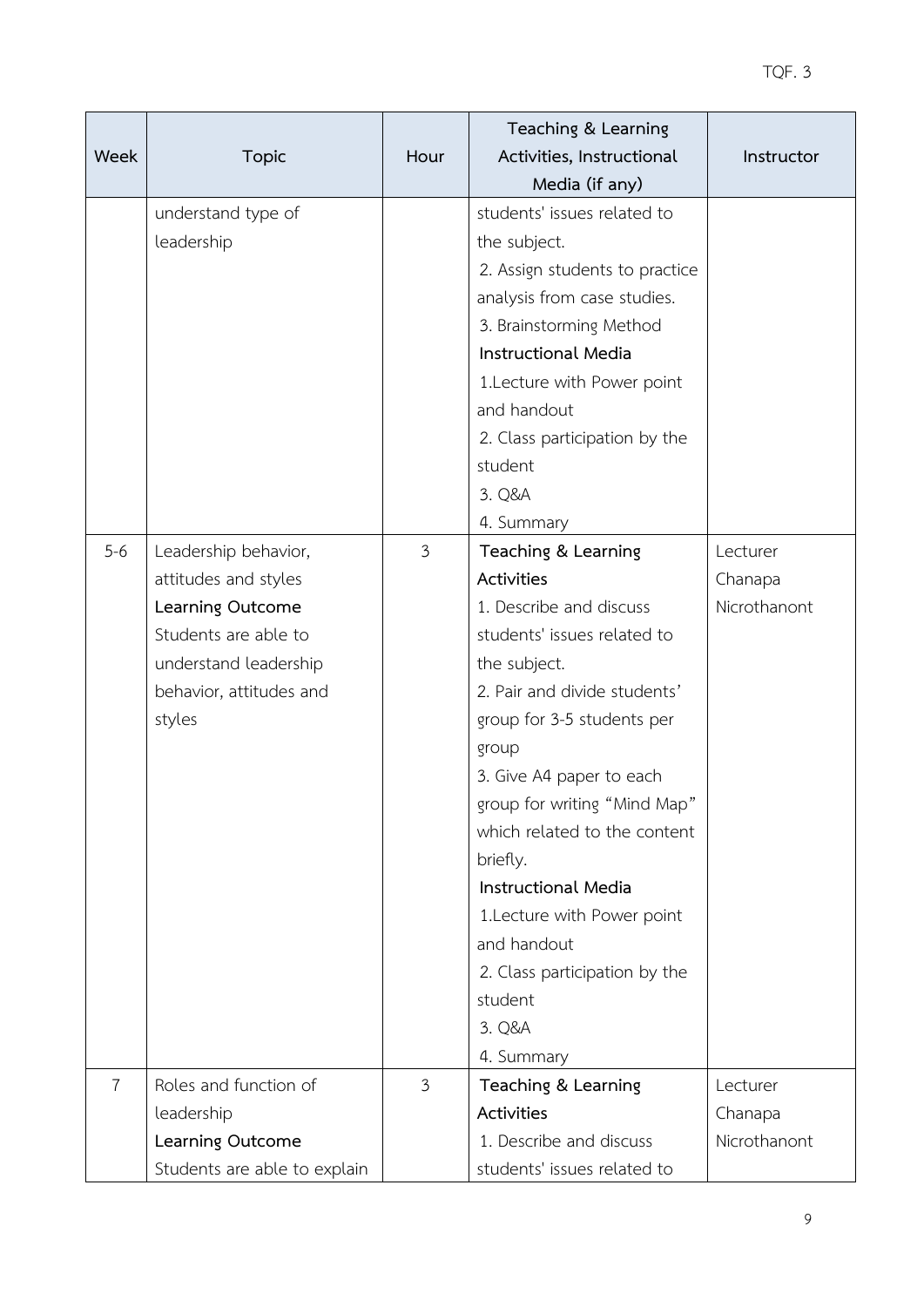|                |                                |                | Teaching & Learning            |              |
|----------------|--------------------------------|----------------|--------------------------------|--------------|
| <b>Week</b>    | <b>Topic</b>                   | Hour           | Activities, Instructional      | Instructor   |
|                |                                |                | Media (if any)                 |              |
|                | the Roles and duties of        |                | the subject.                   |              |
|                | leadership.                    |                | 2. Open the video clip on      |              |
|                |                                |                | the topic                      |              |
|                |                                |                | 3. Pair and divide students    |              |
|                |                                |                | group for 3-5 students per     |              |
|                |                                |                | group                          |              |
|                |                                |                | 4. Allow them to share their   |              |
|                |                                |                | comments and making the        |              |
|                |                                |                | role play.                     |              |
|                |                                |                | 5. Classroom discussions       |              |
|                |                                |                | <b>Instructional Media</b>     |              |
|                |                                |                | 1. The video clip              |              |
|                |                                |                | 2. Group activities            |              |
|                |                                |                | 3. Q&A                         |              |
|                |                                |                | 4. Summary                     |              |
| $\overline{7}$ | Motivation, empowerment        | $\mathfrak{Z}$ | Teaching & Learning            | Lecturer     |
|                | and Coaching skills            |                | Activities                     | Chanapa      |
|                | Learning Outcome               |                | 1. Describe and discuss        | Nicrothanont |
|                | Students understand            |                | students' issues related to    |              |
|                | Motivation, empowerment        |                | the subject.                   |              |
|                | and Coaching skills.           |                | 2. Assign students to practice |              |
|                |                                |                | analysis from case studies.    |              |
|                |                                |                | <b>Instructional Media</b>     |              |
|                |                                |                | 1. Lecture with Power point    |              |
|                |                                |                | and handout                    |              |
|                |                                |                | 2. Class participation by the  |              |
|                |                                |                | student                        |              |
|                |                                |                | 3. Q&A                         |              |
|                |                                |                | 4. Summary                     |              |
| 8              | Communication and conflict     | 3              | Teaching & Learning            | Lecturer     |
|                | resolution skills              |                | Activities                     | Chanapa      |
|                | Learning Outcome               |                | 1. Describe and discuss        | Nicrothanont |
|                | Students are able to           |                | students' issues related to    |              |
|                | understand communication       |                | the subject.                   |              |
|                | and conflict resolution skills |                | 2. Assign students to practice |              |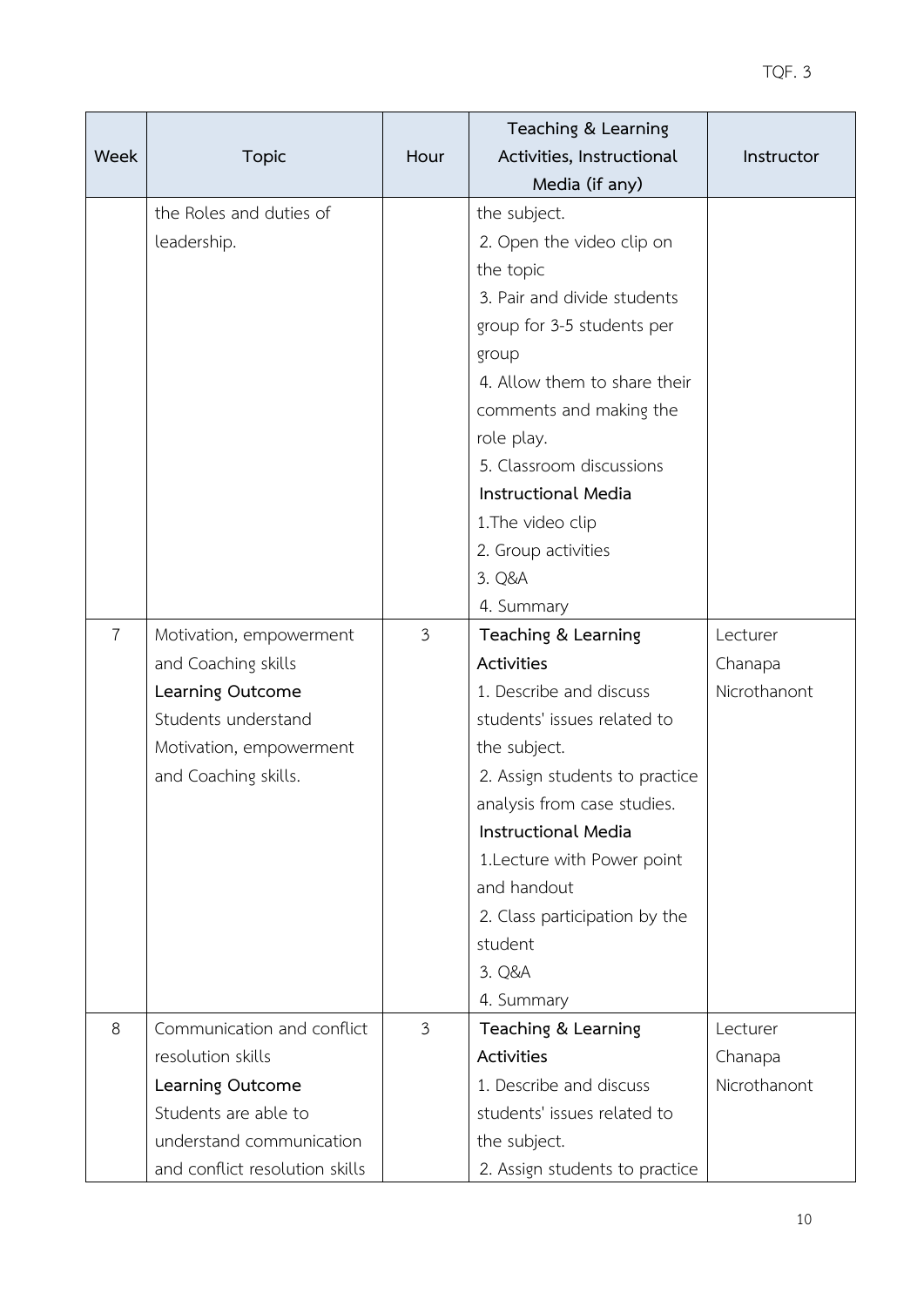| <b>Week</b> | <b>Topic</b>                                                                                                                                        | Hour           | Teaching & Learning<br>Activities, Instructional<br>Media (if any)                                                                                                                                                                                                                                                    | Instructor                          |
|-------------|-----------------------------------------------------------------------------------------------------------------------------------------------------|----------------|-----------------------------------------------------------------------------------------------------------------------------------------------------------------------------------------------------------------------------------------------------------------------------------------------------------------------|-------------------------------------|
|             |                                                                                                                                                     |                | analysis from case studies.<br><b>Instructional Media</b><br>1. Lecture with Power point<br>and handout<br>2. Class participation by the<br>student<br>3. Q&A<br>4. Summary                                                                                                                                           |                                     |
| 9           | Leadership vision and<br>strategic Direction<br>Learning Outcome<br>Students can apply<br>knowledge of leadership<br>vision and strategic Direction | $\mathfrak{Z}$ | Teaching & Learning<br>Activities<br>1. Open the video clip on<br>the topic<br>2. Pair and divide students'<br>group for 3-5 students per<br>group<br>3. Allow them to share their<br>comments<br><b>Instructional Media</b><br>1. The video clip<br>2. Class participation by the<br>student<br>3. Q&A<br>4. Summary | Lecturer<br>Chanapa<br>Nicrothanont |
| 10          | Leader decision making<br>Learning Outcome<br>Students are able to<br>understand Leadership and<br>decision making                                  | $\mathfrak{Z}$ | Teaching & Learning<br>Activities<br>1. Lecture with Power point<br>2. Class participation by the<br>student<br>3. Case study<br>4. Exercise<br><b>Instructional Media</b><br>1. Power point<br>2. Case study<br>3. Exercise                                                                                          | Lecturer<br>Chanapa<br>Nicrothanont |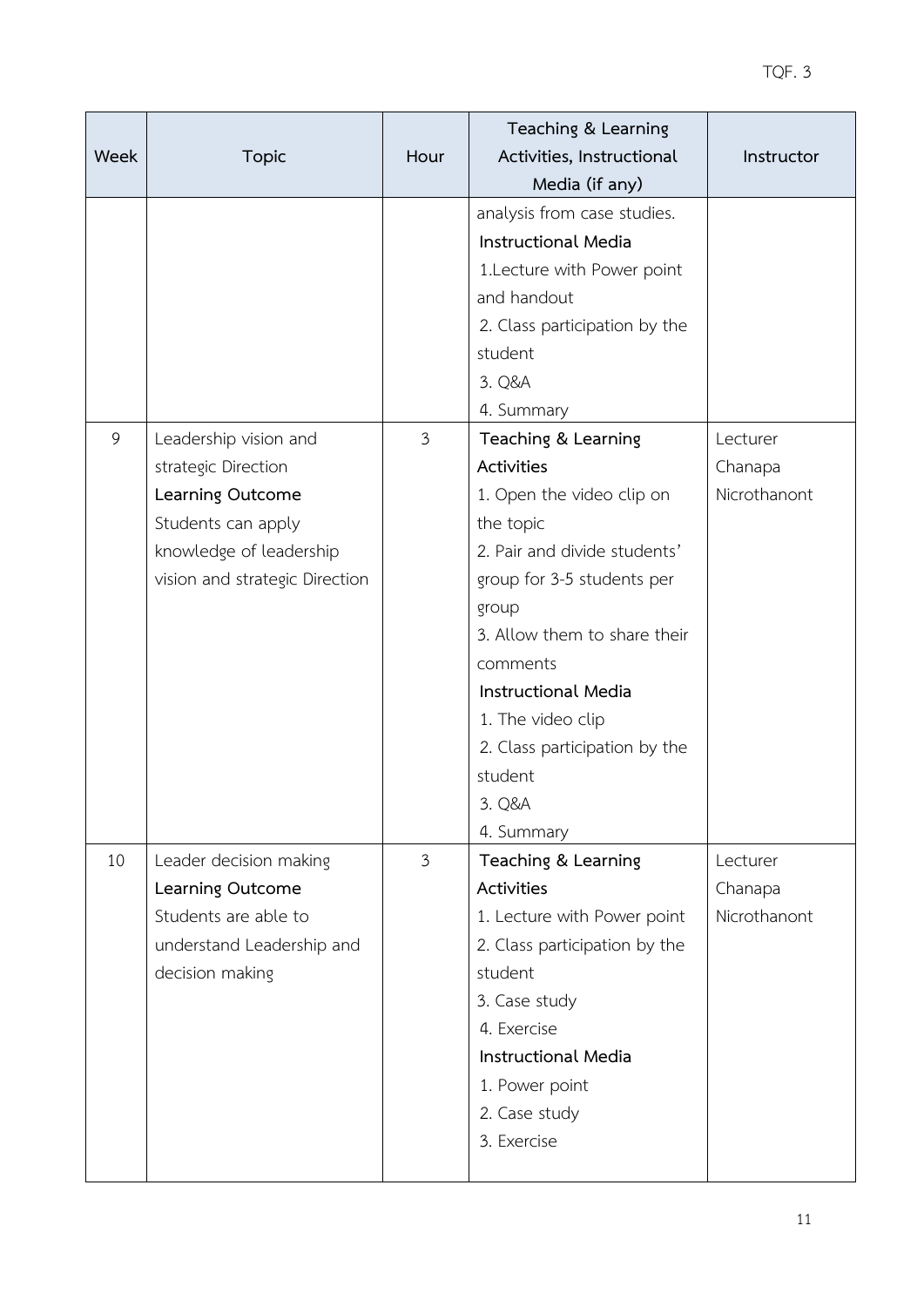|      |                               |                | Teaching & Learning           |              |
|------|-------------------------------|----------------|-------------------------------|--------------|
| Week | <b>Topic</b>                  | Hour           | Activities, Instructional     | Instructor   |
|      |                               |                | Media (if any)                |              |
| 11   | International and culturally  | $\mathfrak{Z}$ | Teaching & Learning           | Lecturer     |
|      | Diverse Aspects of            |                | Activities                    | Chanapa      |
|      | leadership                    |                | 1. Describe and discuss       | Nicrothanont |
|      | Learning Outcome              |                | students' issues related to   |              |
|      | Students are able to          |                | the subject.                  |              |
|      | understand international and  |                | 2. Open the video clip on     |              |
|      | culturally Diverse Aspects of |                | the topic                     |              |
|      | leadership                    |                | 3. Instructor asks the        |              |
|      |                               |                | question to start the topic   |              |
|      |                               |                | discussion.                   |              |
|      |                               |                | <b>Instructional Media</b>    |              |
|      |                               |                | 1. Power point                |              |
|      |                               |                | 2. Class participation by the |              |
|      |                               |                | student                       |              |
|      |                               |                | 3. The video clip             |              |
|      |                               |                | 4. Exercise                   |              |
| 12   | Leadership development        | 3              | Teaching & Learning           | Lecturer     |
|      | and succession                |                | Activities                    | Chanapa      |
|      | Learning Outcome              |                | 1. Lecture with Power point   | Nicrothanont |
|      | Students are able to          |                | 2. Class participation by the |              |
|      | understand leadership         |                | student                       |              |
|      | development and               |                | 3. Q&A                        |              |
|      | succession                    |                | 4. Exercise                   |              |
|      |                               |                | <b>Instructional Media</b>    |              |
|      |                               |                | 1. Power point                |              |
|      |                               |                | 2. Q&A                        |              |
|      |                               |                | 3. Exercise                   |              |
| 13   | Leadership (case study 1)     | 3              | Teaching & Learning           | Lecturer     |
|      | Learning Outcome              |                | <b>Activities</b>             | Chanapa      |
|      | Students can analyses case    |                | 1.Lecture with Power point    | Nicrothanont |
|      | study1                        |                | 2. Class participation by the |              |
|      |                               |                | student                       |              |
|      |                               |                | 3. Case study                 |              |
|      |                               |                | 4. Exercise.                  |              |
|      |                               |                | Instructional Media           |              |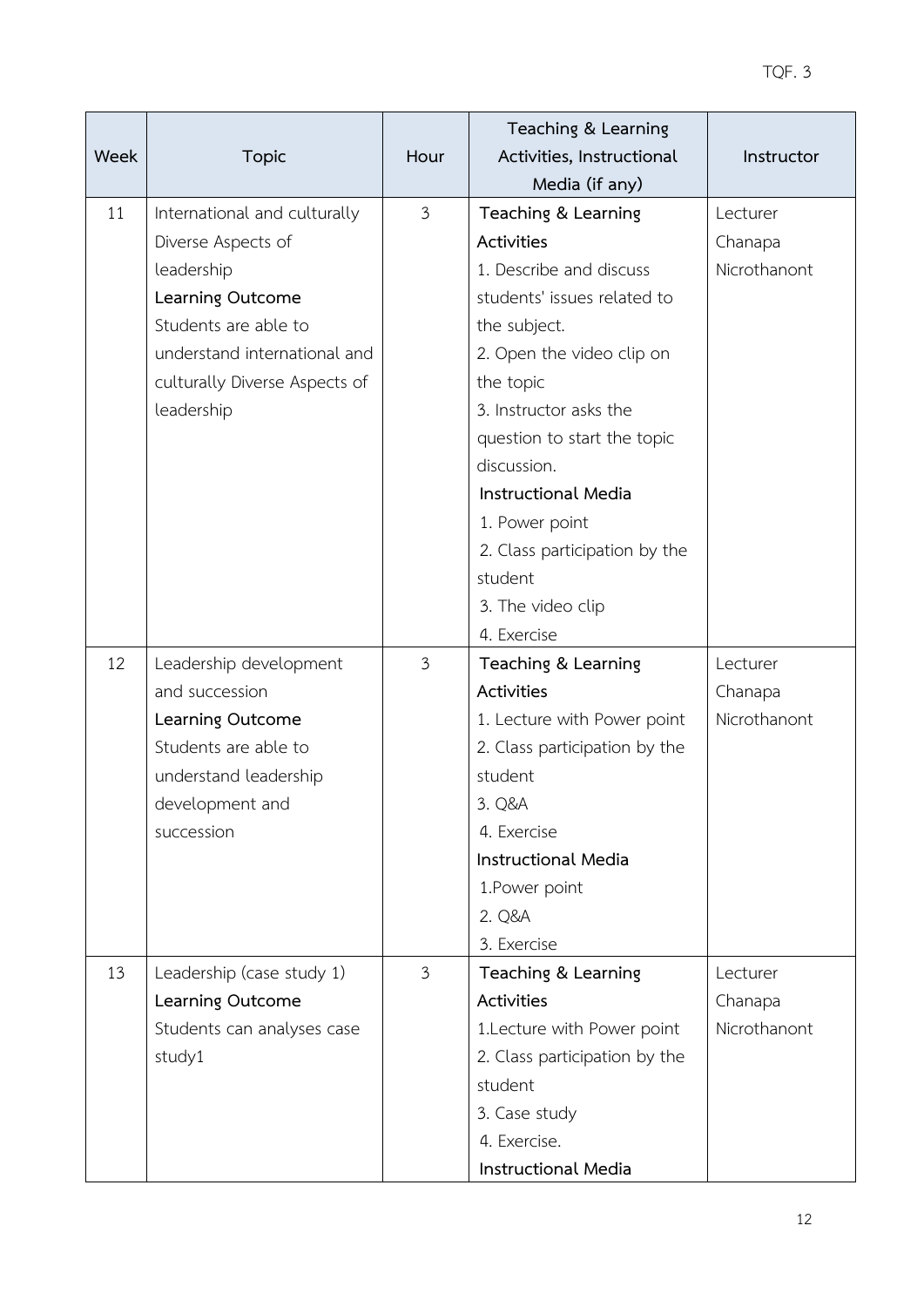| Week | <b>Topic</b>                                                                                                           | Hour           | Teaching & Learning<br>Activities, Instructional<br>Media (if any)                                                                                                                                                                                                                                                                       | Instructor                          |
|------|------------------------------------------------------------------------------------------------------------------------|----------------|------------------------------------------------------------------------------------------------------------------------------------------------------------------------------------------------------------------------------------------------------------------------------------------------------------------------------------------|-------------------------------------|
|      |                                                                                                                        |                | 1. Power point<br>2. Case study<br>3. Exercise                                                                                                                                                                                                                                                                                           |                                     |
| 14   | Leadership (case study 2)<br>Learning Outcome<br>Students can analyses case<br>study2                                  | 3              | Teaching & Learning<br>Activities<br>1. Describe and discuss<br>students' issues related to<br>the subject.<br>2. Brain Based Learning<br>3. Assign students to practice<br>analysis from case studies.<br><b>Instructional Media</b><br>1. Lecture with Power point<br>2. Class participation by the<br>student<br>3. Q&A<br>4. Summary | Lecturer<br>Chanapa<br>Nicrothanont |
| 15   | Leadership,<br>Course summary<br>Learning Outcome<br>Students are able to<br>understand leadership in<br>globalization | 3              | Teaching & Learning<br>Activities<br>Project Based Learning<br>Class participation by the<br>student<br><b>Instructional Media</b><br>1. case study<br>2. Q&A<br>3. Exercise                                                                                                                                                             | Lecturer<br>Chanapa<br>Nicrothanont |
| 16   | Final Examination                                                                                                      | $\overline{2}$ | Final Examination                                                                                                                                                                                                                                                                                                                        | Lecturer<br>Chanapa<br>Nicrothanont |

## **2. Evaluation plan**

| Activities | Expected<br>outcomes | Methods                            | Week     | Percentage |
|------------|----------------------|------------------------------------|----------|------------|
|            | 1.2                  | Observe behavior,<br>Participation | $1 - 15$ | 20%        |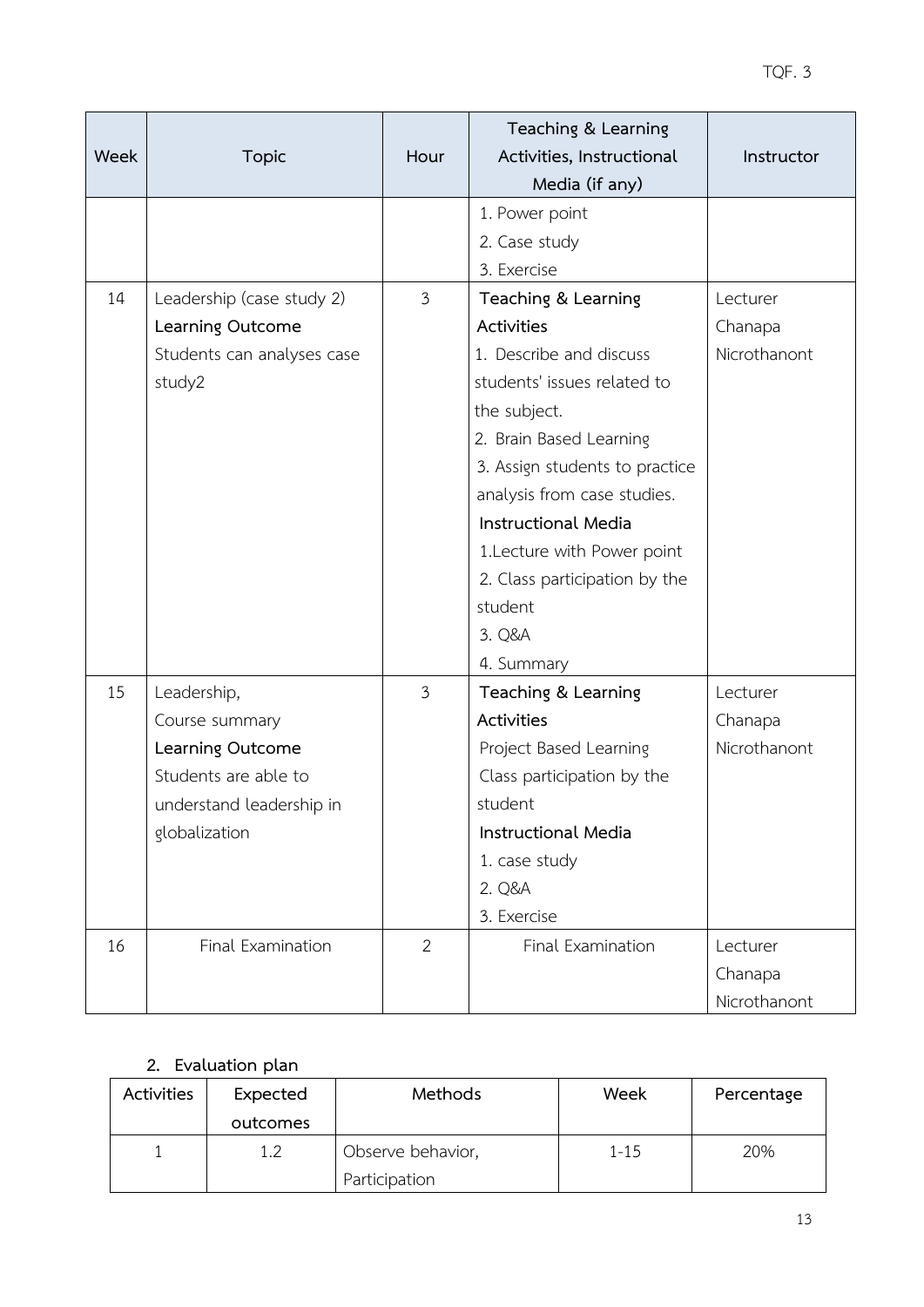|   | 2.1            | Presentation, Pair work, | $1 - 15$ | 40% |
|---|----------------|--------------------------|----------|-----|
|   |                | Group work               |          |     |
| 3 | 1.1, 2.1, 3.1, | English Discovery        | $1 - 15$ | 10% |
|   | 5.1            |                          |          |     |
| 4 | 1.2, 2.1, 3.2, | Final Examination        | 16       | 30% |
|   | 4.2,5.3        |                          |          |     |

## **Evaluation**

Evaluate the learning outcome using the university benchmark score (70%) : Final examination (30%)

## **Section 6 Teaching Materials and Resources**

## **1. Texts and main documents**

Northouse, P. G. (2010). **Leadership: Theory and practice (7ed)***.* The United States of America: Sage Publications.

Draft, R. L. (1999). **Leadership Theory and Practice***.* The United States of America: George Provol.

Dubrin, A. J. (2010). **Principles of Leadership (6ed)***.* Canada: Jack Calhoun.

## **2. Documents and important information**

|                | Roffey Park Institute. (2018). Leadership skills. United Kingdom: Roffey Park Institute. |
|----------------|------------------------------------------------------------------------------------------|
| 2              | Adair, J. (2013). Develop your leadership skills. London: Kogan Page.                    |
| 3              | Ryerson University. (2011). Change Management Leadership Guide. Canada: Toronto.         |
| $\overline{4}$ | Sadler, P. (1997). Leadership styles, role models, qualities, behaviors. London: Kogan   |
|                | page limited.                                                                            |

## **3. Documents and recommended information**

| $\mathbf{1}$ | Owen, J. (2014). The leadership skills handbook [electronic resource] :50 essential |
|--------------|-------------------------------------------------------------------------------------|
|              | skills you need to be a leader. London: Kogan Page.                                 |
| 2            | Owen, H. (2007). New thinking on leadership [electronic resource] :a global         |
|              | perspective. London: Kogan Page.                                                    |